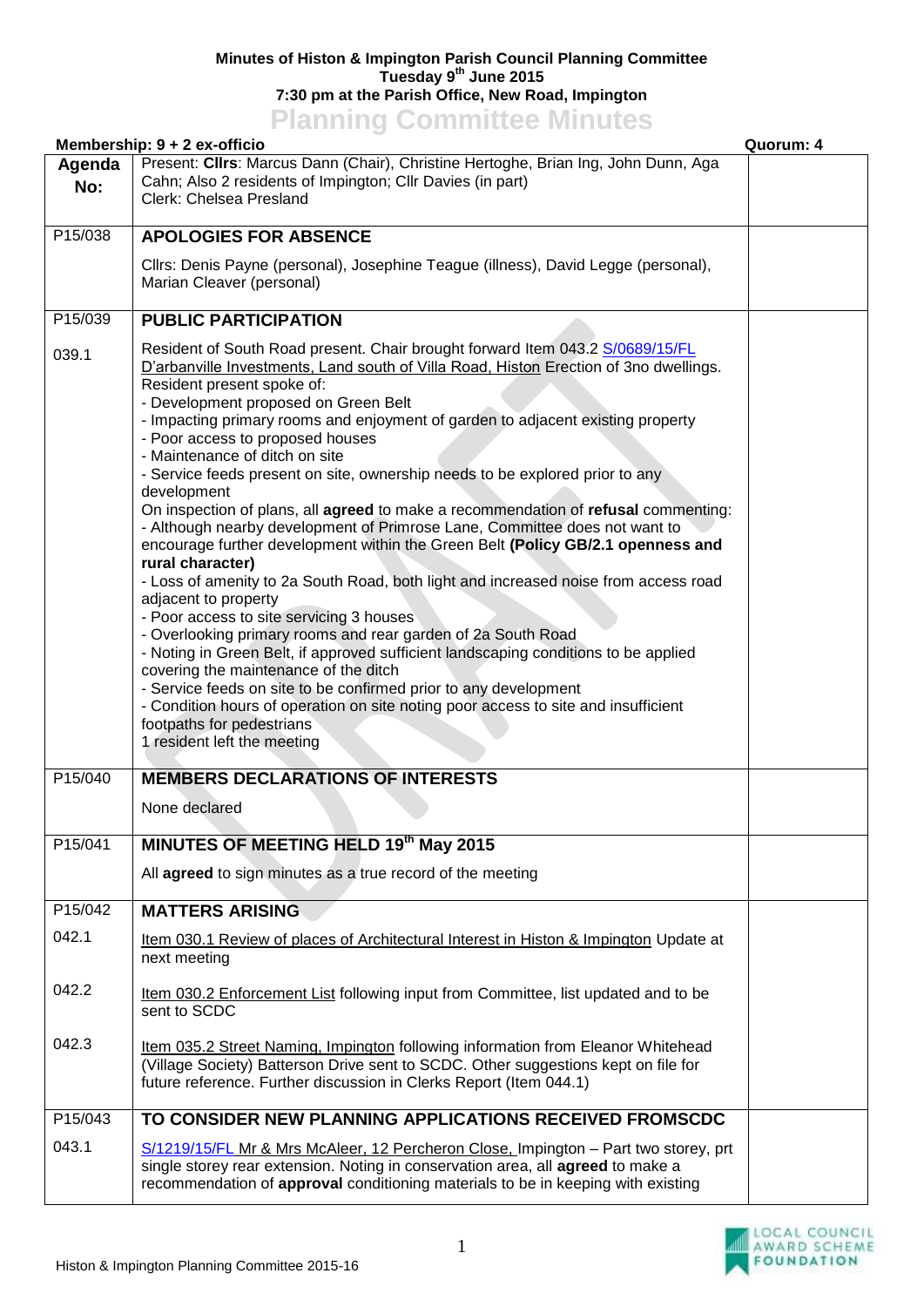| 043.2   | S/0689/15/FL D'arbanville Investments, Land south of Villa Road, Histon Erection of<br>3no dwellings. Item taken during Public Participation (Item 039.1)                                                                                                                                                                                                                                                                                                                               |                   |
|---------|-----------------------------------------------------------------------------------------------------------------------------------------------------------------------------------------------------------------------------------------------------------------------------------------------------------------------------------------------------------------------------------------------------------------------------------------------------------------------------------------|-------------------|
| 043.3   | S/1136/15/FL Mr David Burgess, 2 Macfarlane Close, Impington Single storey side and<br>rear extension, two storey side and rear extension, front porch and pitched roof<br>extension over garage. All agreed to make a recommendation of approval                                                                                                                                                                                                                                       |                   |
| 043.4   | S/1258/15/FL Mr & Mrs C Waterworth, 11 Mill Road, Impington Erection of single<br>storey flat roofed rear extension. Unable to comments on plans on website, hard copy<br>not received from SCDC. Plans to be requested                                                                                                                                                                                                                                                                 |                   |
|         | At this point, with agreement of Committee, Chair suspended Standing Orders and<br>brought forward item 047.3 Open Space Audit to allow Cllr Davies to take part. Cllr<br>Davies left after this item, Chair returned to agenda order                                                                                                                                                                                                                                                   |                   |
| P15/044 | <b>TO ACCEPT CLERKS REPORT</b>                                                                                                                                                                                                                                                                                                                                                                                                                                                          |                   |
| 044.1   | Written Report provided to all and accepted<br>Further discussion on:<br>Street naming development off Highfield Road<br>Letter of objection received at SCDC following submission of Batterson Drive. Three<br>further names proposed by applicant: Highfield Close, Emping Close or Cresswell<br>Close. Noting history of the site, members present in support of Cresswell Close.<br>Committee Clerk to inform SCDC                                                                  |                   |
| P15/045 | TO RECEIVE UP-DATE ON NORTHSTOWE                                                                                                                                                                                                                                                                                                                                                                                                                                                        |                   |
| 045.1   | Agenda 3 <sup>rd</sup> June, draft minutes 20 <sup>th</sup> August held on file<br>Open Space in phase 2 presentation to be forwarded to all<br>S/2011/14/OL Land to the East of B1050 and Longstanton, West of the CGB and North<br>of Oakington -Development of Phase 2 - amendment to plans. No comments on<br>amended plans                                                                                                                                                         | <b>Comm Clerk</b> |
| P15/046 | <b>CONSULTATIONS</b>                                                                                                                                                                                                                                                                                                                                                                                                                                                                    |                   |
| 046.1   | Local Plan following a letter from Inspectors outlining preliminary conclusions,<br>examinations of the local plans are suspended whilst work is undertaken to respond to<br>issues raised                                                                                                                                                                                                                                                                                              |                   |
|         | Supplement 9 amendments to supplement 9 Cambridge Northern Fringe East for<br>comment by 26 <sup>th</sup> June. Cllr Ing to assess and provide update at next meeting                                                                                                                                                                                                                                                                                                                   | <b>Clir Ing</b>   |
| P15/047 | TO CONSIDER OTHER PLANNING CORRESPONDENCE AND REPORT                                                                                                                                                                                                                                                                                                                                                                                                                                    |                   |
| 047.1   | Update from SCDC Planning Committee 3 <sup>rd</sup> June application S/0619/15/FL 3 The<br>Crescent, Impington. Application refused at SCDC Committee. Outline of meeting<br>circulated to members by Cllr Jenkins. Application for 24 Hereward Close, erection of                                                                                                                                                                                                                      |                   |
|         | bungalow approved at Committee with conditions covering: no development shall take<br>place until boundary treatment has been submitted and approved; permanent space to<br>be reserved on site for parking and manoeuvring; clear space provided on public<br>highways for parking, turning and loading; implementation of foul water and surface<br>water drainage; restriction on times; visibility splays to be maintained free of<br>obstructions                                  |                   |
| 047.2   | Planning Appeal by written representation: To agree process for responding to<br>applications<br>2 Primes Corner Histon Extension of residential curtilage and two storey side and rear<br>extension. Appeal Reference: APP/W0530/W/15/3010661<br>2 Primes Corner, Histon Change of use of land to garden. Appeal Reference:<br>APP/W0530/W/15/3010668<br>Representation to be submitted by 23 June 2015. Previous recommendation submitted<br>for applications to be sent to Inspector | <b>Comm Clerk</b> |